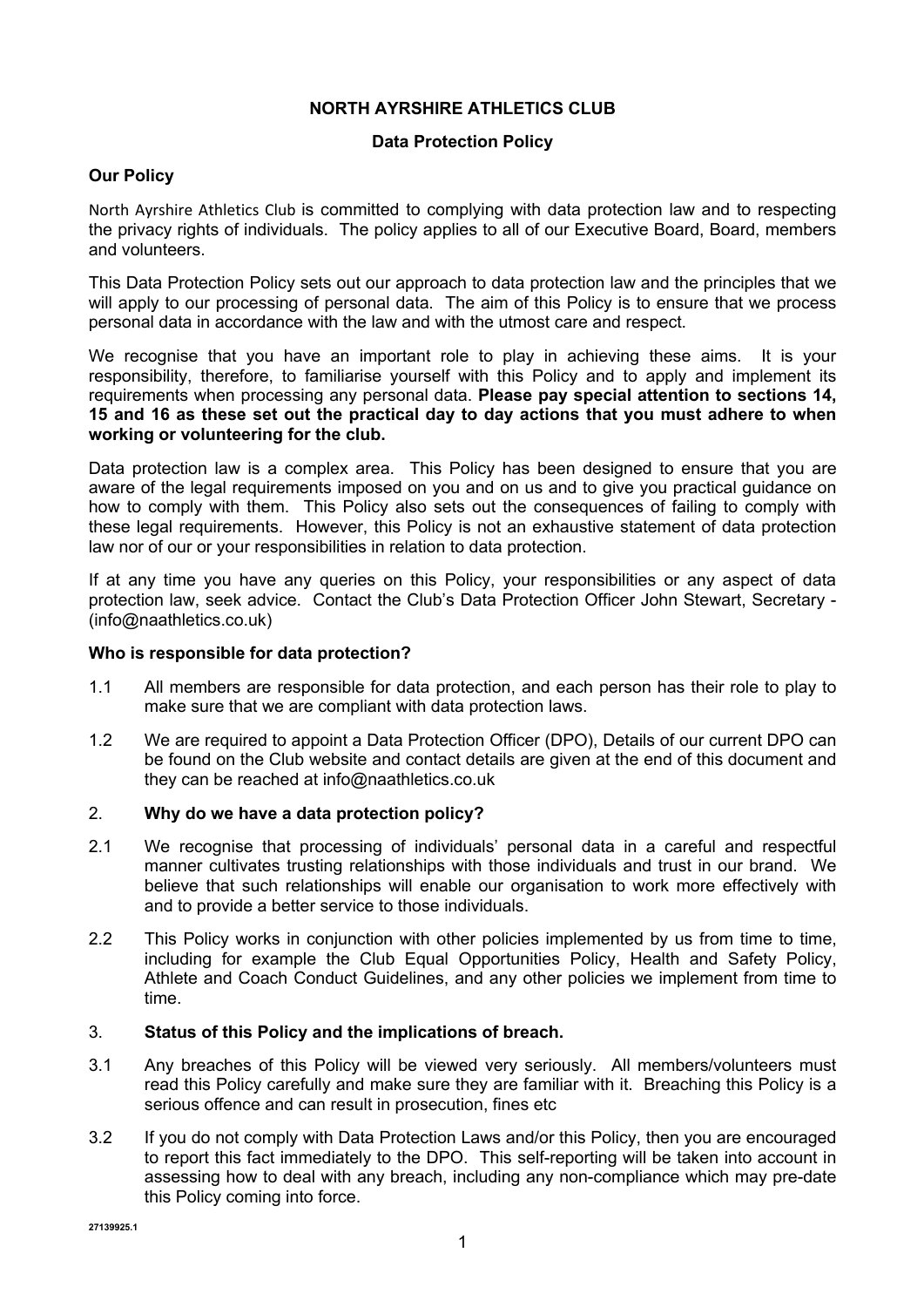3.3 Also if you are aware of or believe that any other representative of ours is not complying with Data Protection Laws and/or this Policy you should report it in confidence to the [DPO].

## 4. **Other consequences**

- 4.1 There are a number of serious consequences for both yourself and us if we do not comply with Data Protection Laws. These include:
	- 4.1.1 For you:
		- 4.1.1.1 **Disciplinary action:** Where you are a volunteer, failure to comply with our policies could lead to termination of your volunteering position with us.
		- 4.1.1.2 **Criminal sanctions:** Serious breaches could potentially result in criminal liability.
		- 4.1.1.3 **Investigations and interviews**: Your actions could be investigated and you could be interviewed in relation to any noncompliance.
	- 4.1.2 For the organisation:
		- 4.1.2.1 **Criminal sanctions:** Non-compliance could involve a criminal offence.
		- 4.1.2.2 **Civil Fines:** These can be up to Euro 20 million or 4% of group worldwide turnover whichever is higher.
		- 4.1.2.3 **Assessments, investigations and enforcement action**: We could be assessed or investigated by, and obliged to provide information to, the Information Commissioner on its processes and procedures and/or subject to the Information Commissioner's powers of entry, inspection and seizure causing disruption and embarrassment.
		- 4.1.2.4 **Court orders:** These may require us to implement measures or take steps in relation to, or cease or refrain from, processing personal data.
		- 4.1.2.5 **Claims for compensation:** Individuals may make claims for damage they have suffered as a result of our non-compliance.
		- 4.1.2.6 **Bad publicity:** Assessments, investigations and enforcement action by, and complaints to, the Information Commissioner quickly become public knowledge and might damage the Club. Court proceedings are public knowledge.
		- 4.1.2.7 **Loss of Members/Volunteers:** Prospective members, participants, athletes, suppliers and contractors might not want to deal with us if we are viewed as careless with personal data and disregarding our legal obligations.
		- 4.1.2.8 **Use of management time and resources:** Dealing with assessments, investigations, enforcement action, complaints, claims, etc takes time and effort and can involve considerable cost.

#### 5. **Data protection laws**

5.1 The Data Protection Act 1998 ("**DPA**") applies to any personal data that we process, and from 25th May 2018 this will be replaced by the General Data Protection Regulation (**GDPR**)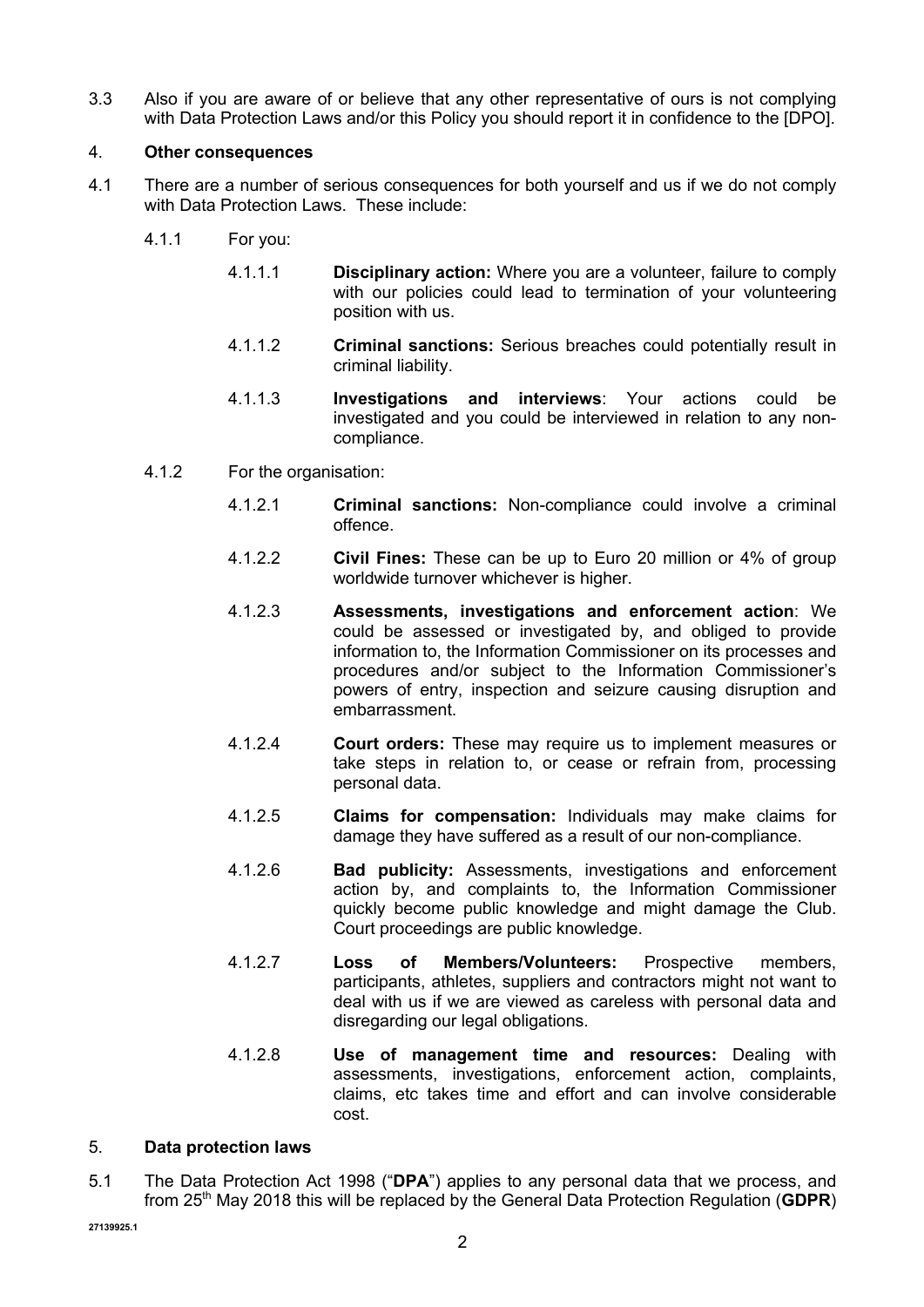and the Data Protection Act 2018 ("**DPA 2018**") (together "**Data Protection Laws**") and then after Brexit the UK will adopt laws equivalent to these Data Protection Laws.

- 5.2 This Policy is written as though GDPR and the DPA 2018 are both in force, i.e. it states the position as from 25th May 2018.
- 5.3 The Data Protection Laws all require that the personal data is processed in accordance with the Data Protection Principles (on which see below) and gives individuals rights to access, correct and control how we use their personal data (on which see below).

### 6. **Key words in relation to data protection**

- 6.1 **Personal data** is data that relates to a living individual who can be identified from that data (or from that data and other information in or likely to come into our possession). That living individual might be an employee, customer, prospective customer, supplier, contractor or contact, and that personal data might be written, oral or visual (e.g. CCTV).
- 6.2 **Identifiable** means that the individual can be distinguished from a group of individuals (although the name of that individual need not be ascertainable). The data might identify an individual on its own (e.g. if a name or video footage) or might do if taken together with other information available to or obtainable us (e.g. a job title and company name).
- 6.3 **Data subject** is the living individual to whom the relevant personal data relates.
- 6.4 **Processing** is widely defined under data protection law and generally any action taken by us in respect of personal data will fall under the definition, including for example collection, modification, transfer, viewing, deleting, holding, backing up, archiving, retention, disclosure or destruction of personal data, including CCTV images.
- 6.5 **Data controller** is the person who decides how personal data is used, for example we will always be a data controller in respect of personal data relating to our employees.
- 6.6 **Data processor** is a person who processes personal data on behalf of a data controller and only processes that personal data in accordance with instructions from the data controller, for example an outsourced payroll provider will be a data processor.

### 7. **Personal data**

- 7.1 Data will relate to an individual and therefore be their personal data if it:
	- 7.1.1 identifies the individual. For instance, names, addresses, telephone numbers and email addresses;
	- 7.1.2 its content is about the individual personally. For instance, medical history, a recording of their actions, or contact details;
	- 7.1.3 it could be processed to learn, record or decide something about the individual (or this is a consequence of processing). For instance, if you are able to link the data to the individual to tell you something about them, this will relate to the individual
	- 7.1.4 affects the individual's privacy, whether in their personal, family, organisation or professional capacity, for instance, email address or location and work email addresses can also be personal data;
	- 7.1.5 is an expression of opinion about the individual; or
	- 7.1.6 is an indication of our (or any other person's) intentions towards the individual (e.g. how a complaint by that individual will be dealt with).
- 7.2 Examples of information likely to constitute personal data:
	- 7.2.1 Unique names;

**27139925.1**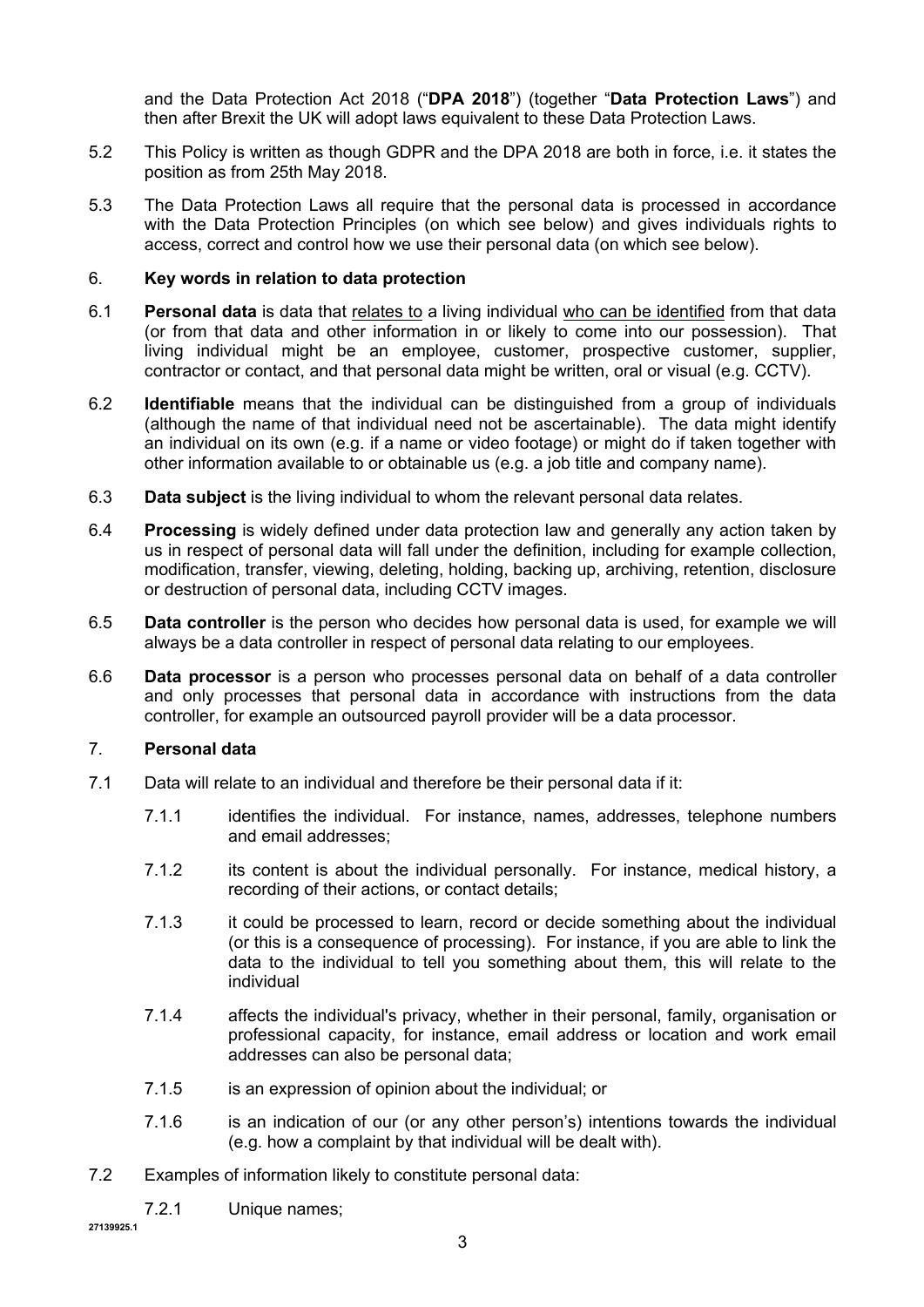- 7.2.2 Names together with email addresses or other contact details;
- 7.2.3 Volunteer title (if there is only one person in the position);
- 7.2.4 Video and photographic images;
- 7.2.5 Information about individuals obtained as a result of Safeguarding checks;
- 7.2.6 Medical and disability information;
- 7.2.7 CCTV images;
- 7.2.8 Member profile information (e.g. marketing preferences); and

# 8. **Lawful basis for processing**

- 8.1 For personal data to be processed lawfully, we must be processing it on one of the legal grounds set out in the Data Protection Laws.
- 8.2 For the processing of ordinary personal data in our organisation these may include, among other things:
	- 8.2.1 the data subject has given their consent to the processing (perhaps on their membership application form or when they registered on the club's website)
	- 8.2.2 the processing is necessary for the performance of a contract with the data subject (for example, for processing membership subscriptions);
	- 8.2.3 the processing is necessary for compliance with a legal obligation to which the data controller is subject
	- 8.2.4 the processing is necessary for the legitimate interest reasons of the data controller or a third party (for example, keeping in touch with members, athletes, participants about competition dates, upcoming fixtures or access to club facilities).

# 9. **Special category data**

- 9.1 Special category data under the Data Protection Laws is personal data relating to an individual's race, political opinions, health, religious or other beliefs, trade union records, sex life, biometric data and genetic data.
- 9.2 We would normally only expect to process special category personal data or criminal records history data usually in a Human Resources context [and also in the context of our [members/athletes/coaches/volunteers etc.], health and safety requirements, safeguarding checks, etc.

# 9.3 **When do we process personal data?**

- 9.4 Virtually anything we do with personal data is processing including collection, modification, transfer, viewing, deleting, holding, backing up, archiving, retention, disclosure or destruction. So even just storage of personal data is a form of processing. We might process personal data using computers or manually by keeping paper records.
- 9.5 Examples of processing personal data might include:
	- 9.5.1 Using personal data to correspond with members;
	- 9.5.2 Holding personal data in our databases or documents; and
	- 9.5.3 Recording personal data in personnel or member files.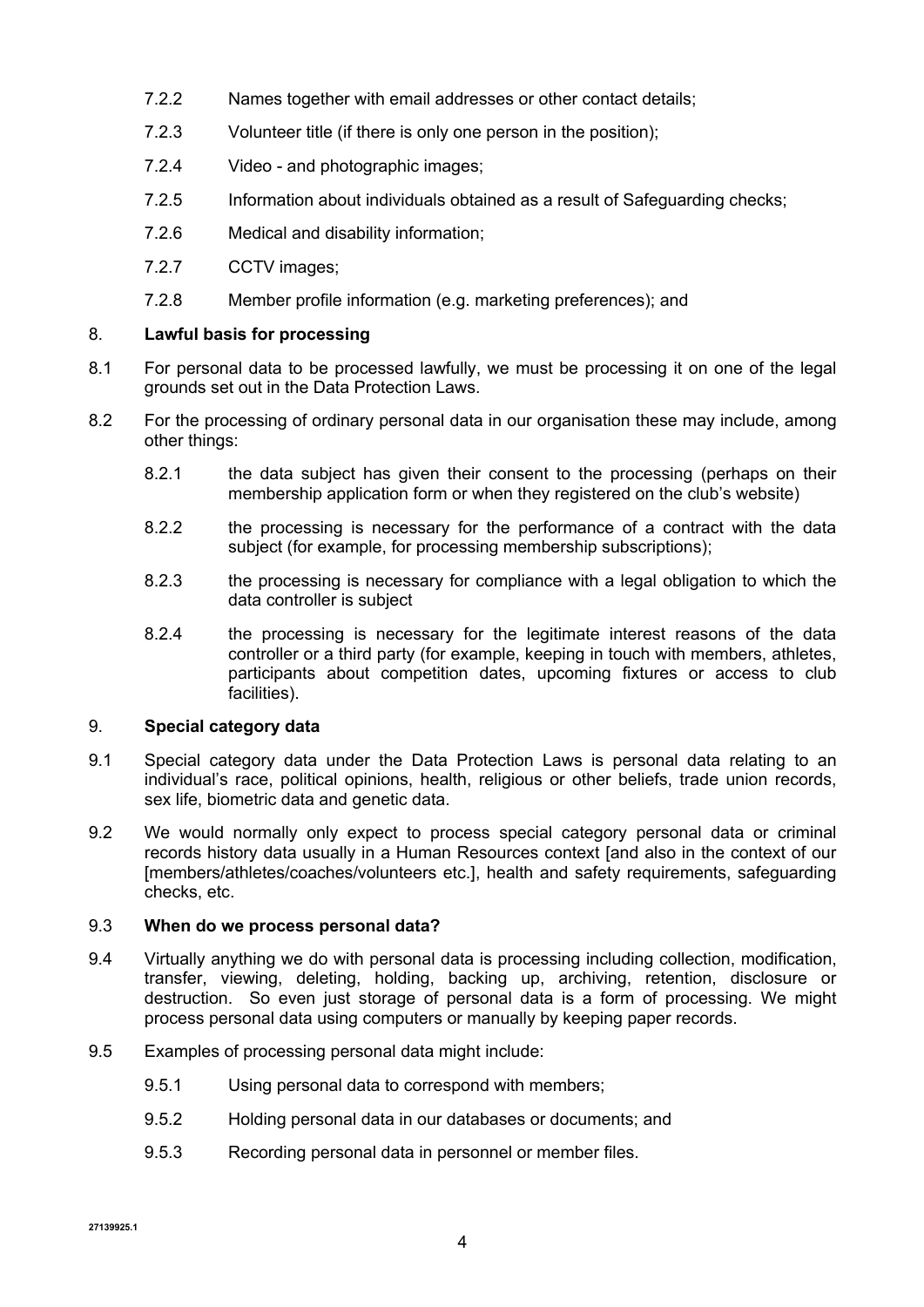# 10. **Outline**

- 10.1 The main themes of the Data Protection Laws are:
	- 10.1.1 good practices for handling personal data;
	- 10.1.2 rights for individuals in respect of personal data that data controllers hold on them; and
	- 10.1.3 being able to demonstrate compliance with these laws.
- 10.2 In summary, data protection law requires each data controller to:
	- 10.2.1 only process personal data for certain purposes;
	- 10.2.2 process personal data in accordance with the 6 principles of 'good information handling' (including keeping personal data secure and processing it fairly and in a transparent manner);
	- 10.2.3 provide certain information to those individuals about whom we process personal data which is usually provided in a privacy notice.
	- 10.2.4 respect the rights of those individuals about whom we process personal data (including providing them with access to the personal data we hold on them); and
	- 10.2.5 keep adequate records of how data is processed and, where necessary, notify the ICO and possibly data subjects where there has been a data breach.
- 10.3 Every Member/volunteer has an important role to play in achieving these aims. It is your responsibility, therefore, to familiarise yourself with this Policy.
- 10.4 Data protection law in the UK is enforced by the Information Commissioner's Office ("**ICO**"). The ICO has extensive powers.

#### 11. **Data protection principles**

- 11.1 The Data Protection Laws set out 6 principles for maintaining and protecting personal data, which form the basis of the legislation. All personal data must be:
	- 11.1.1 processed lawfully, fairly and in a transparent manner and only if certain specified conditions are met;
	- 11.1.2 collected for specific, explicit and legitimate purposes, and not processed in any way incompatible with those purposes ("purpose limitation");
	- 11.1.3 adequate and relevant, and limited to what is necessary to the purposes for which it is processed ("data minimisation");
	- 11.1.4 accurate and where necessary kept up to date;
	- 11.1.5 kept for no longer than is necessary for the purpose ("storage limitation");
	- 11.1.6 processed in a manner that ensures appropriate security of the personal data using appropriate technical and organisational measures ("integrity and security").

## 12. **Data subject rights**

- 12.1 Under Data Protection Laws individuals have certain rights (**Rights**) in relation to their own personal data. In summary these are:
	- 12.1.1 The rights to access their personal data, usually referred to as a subject access request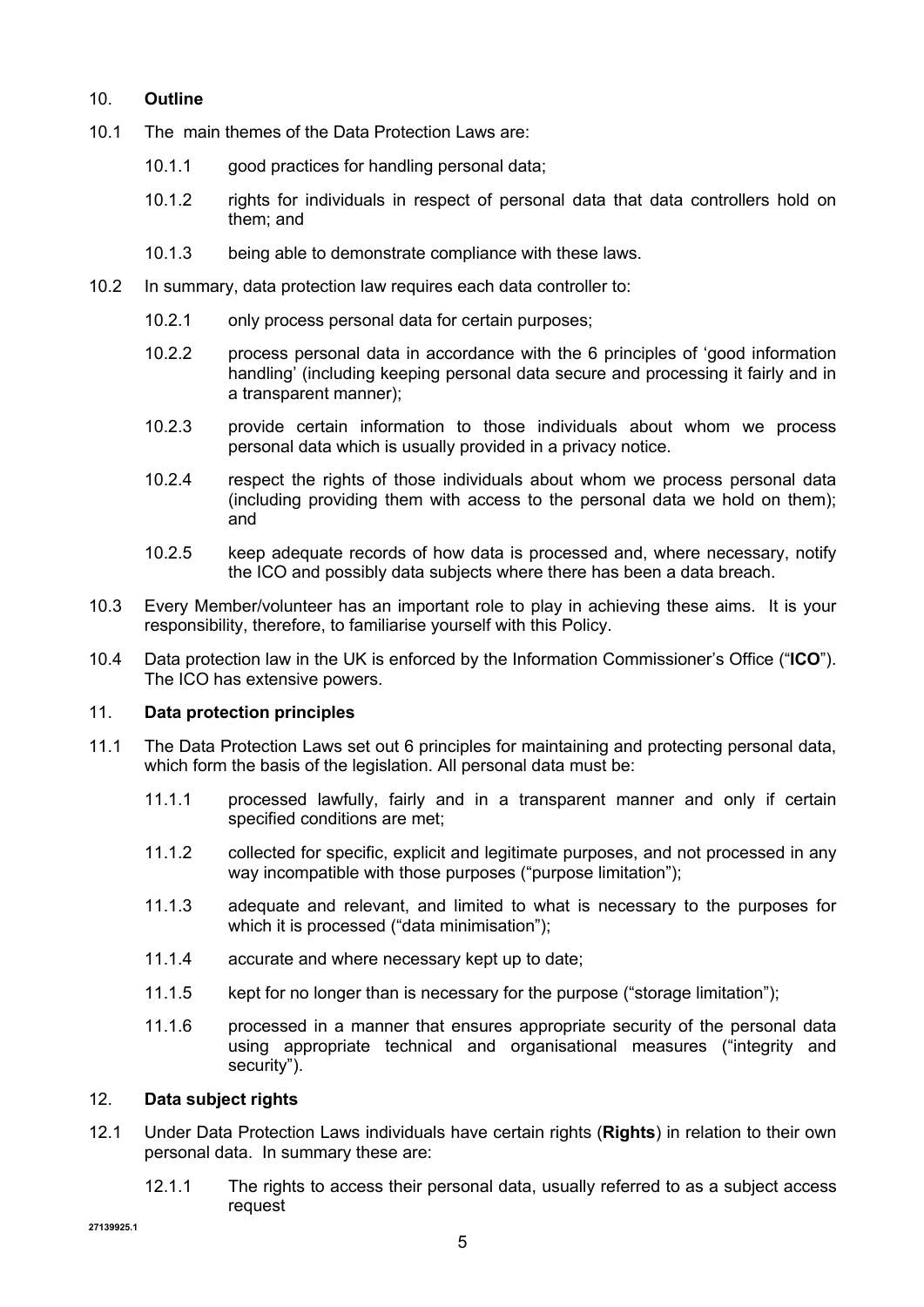- 12.1.2 The right to have their personal data rectified;
- 12.1.3 The right to have their personal data erased, usually referred to as the right to be forgotten;
- 12.1.4 The right to restrict processing of their personal data;
- 12.1.5 The right to object to receiving direct marketing materials;
- 12.1.6 The right to portability of their personal data;
- 12.1.7 The right to object to processing of their personal data; and
- 12.1.8 The right to not be subject to a decision made solely by automated data processing.
- 12.2 The exercise of these Rights may be made in writing, including email, and also verbally and should be responded to in writing by us (if we are the relevant data controller) without undue delay and in any event within one month of receipt of the request. That period may be extended by two further months where necessary, taking into account the complexity and number of the requests. We must inform the individual of any such extension within one month of receipt of the request, together with the reasons for the delay.
- 12.3 Where the data subject makes the request by electronic form means, any information is to be provided by electronic means where possible, unless otherwise requested by the individual.
- 12.4 If we receive the request from a third party (e.g. a legal advisor), we must take steps to verify that the request was, in fact, instigated by the individual and that the third party is properly authorised to make the request. This will usually mean contacting the relevant individual directly to verify that the third party is properly authorised to make the request.
- 12.5 There are very specific exemptions or partial exemptions for some of these Rights and not all of them are absolute rights. However the right to not receive marketing material is an absolute right, so this should be complied with immediately.
- 12.6 Where an individual considers that we have not complied with their request e.g. exceeded the time period, they can seek a court order and compensation. If the court agrees with the individual, it will issue a Court Order, to make us comply. The Court can also award compensation. They can also complain to the regulator for privacy legislation, which in our case will usually be the ICO.
- 12.7 In addition to the rights discussed in this document, any person may ask the ICO to assess whether it is likely that any processing of personal data has or is being carried out in compliance with the privacy legislation. The ICO must investigate and may serve an "Information Notice" on us (if we are the relevant data controller). The result of the investigation may lead to an "Enforcement Notice" being issued by the ICO. Any such assessments, information notices or enforcement notices should be sent directly to our DPO from the ICO.
- 12.8 In the event of a Member/Volunteer receiving such a notice, they must immediately pass the communication to our DPO.

## 13. **Notification and response procedure**

- 13.1 If a Worker has a request or believes they have a request for the exercise of a Right, they should:
	- 13.1.1 inform our DPO of the request.
- 13.2 Our DPO will co-ordinate our response. The action taken will depend upon the nature of the request. The DPO will write to the individual and explain the legal situation and whether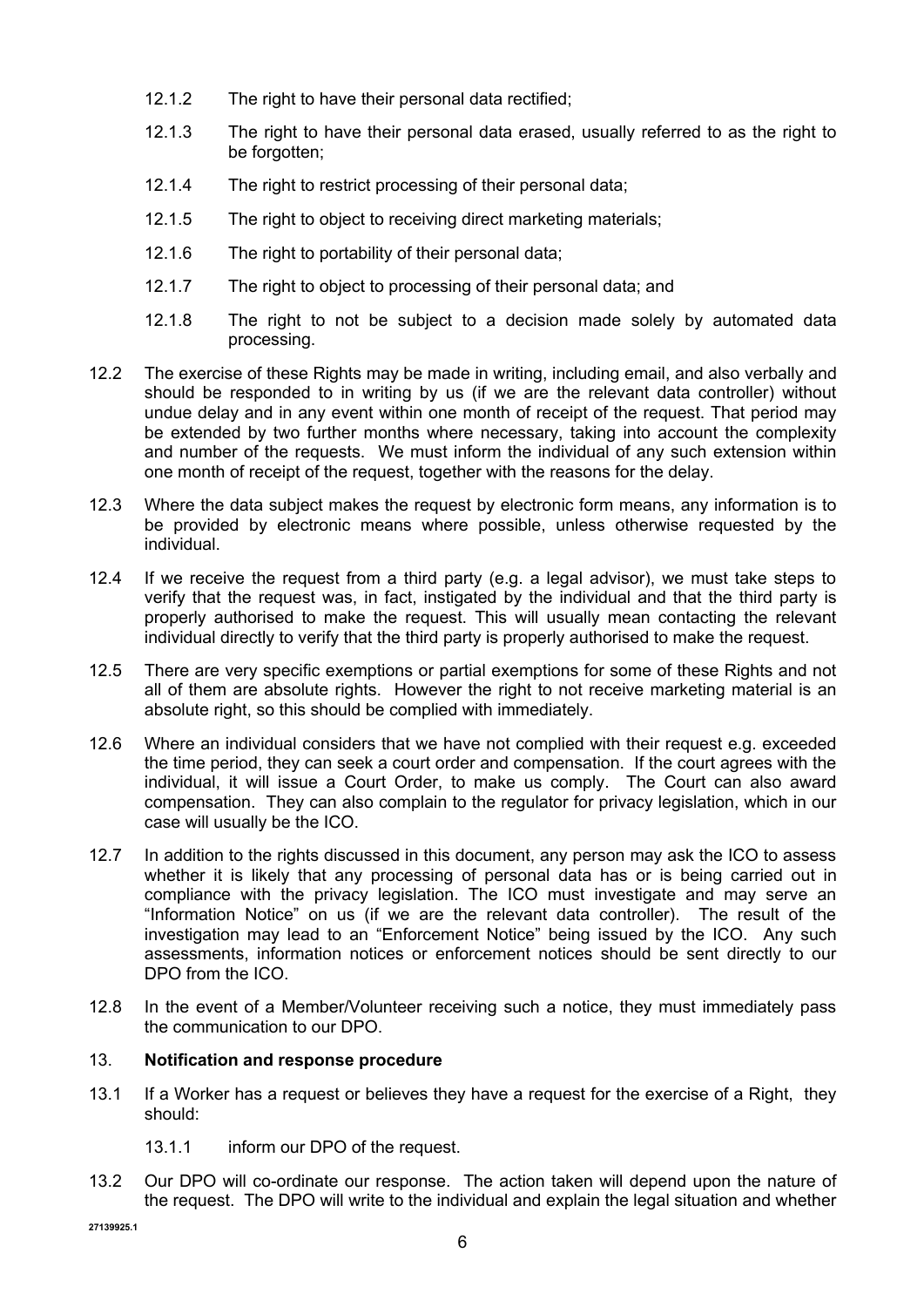we will comply with the request. A standard letter/email from the DPO should suffice in most cases.

- 13.3 The Membership Lead who receives the request will be responsible for ensuring that the relevant response is made within the time period required.
- 13.4 The DPO's reply will be validated by the relevant Lead of the department producing the response.

### 14. **Your main obligations**

- 14.1 What this all means for you can be summarised as follows:
	- 14.1.1 Treat all personal data with respect;
	- 14.1.2 Treat all personal data how you would want your own personal data to be treated;
	- 14.1.3 Immediately notify your line manager or the DPO if any individual says or does anything which gives the appearance of them wanting to invoke any rights in relation to personal data relating to them;
	- 14.1.4 Take care with all personal data and items containing personal data you handle or come across so that it stays secure and is only available to or accessed by authorised individuals; and
	- 14.1.5 Immediately notify the DPO if you become aware of or suspect the loss of any personal data or any item containing personal data.

### 15. **Your activities**

- 15.1 Data protection laws have different implications in different areas of our organisation and for different types of activity, and sometimes these effects can be unexpected.
- 15.2 You must consider what personal data you might handle, consider carefully what data protection law might mean for you and your activities, and ensure that you comply at all times with this policy.

#### 16. **Practical matters**

- 16.1 Whilst you should always apply a common sense approach to how you use and safeguard personal data, and treat personal data with care and respect, set out below are some examples of dos and don'ts:
	- 16.1.1 Do not take personal data out of the organisation's premises (unless absolutely necessary).
	- 16.1.2 Only disclose your unique logins and passwords for any of our IT systems to authorised personnel (e.g. IT) and not to anyone else.
	- 16.1.3 Never leave any items containing personal data unattended in a public place, e.g. on a train, in a café, etc and this would include paper files, mobile phone, laptops, tablets, memory sticks etc.
	- 16.1.4 Never leave any items containing personal data in unsecure locations, e.g. in car on your drive overnight and this would include paper files, mobile phone, laptops, tablets, memory sticks etc.
	- 16.1.5 If you are staying at a hotel then utilise the room safe or the hotel staff to store items containing personal data when you do not need to have them with you.
	- 16.1.6 Do encrypt laptops, mobile devices and removable storage devices containing personal data.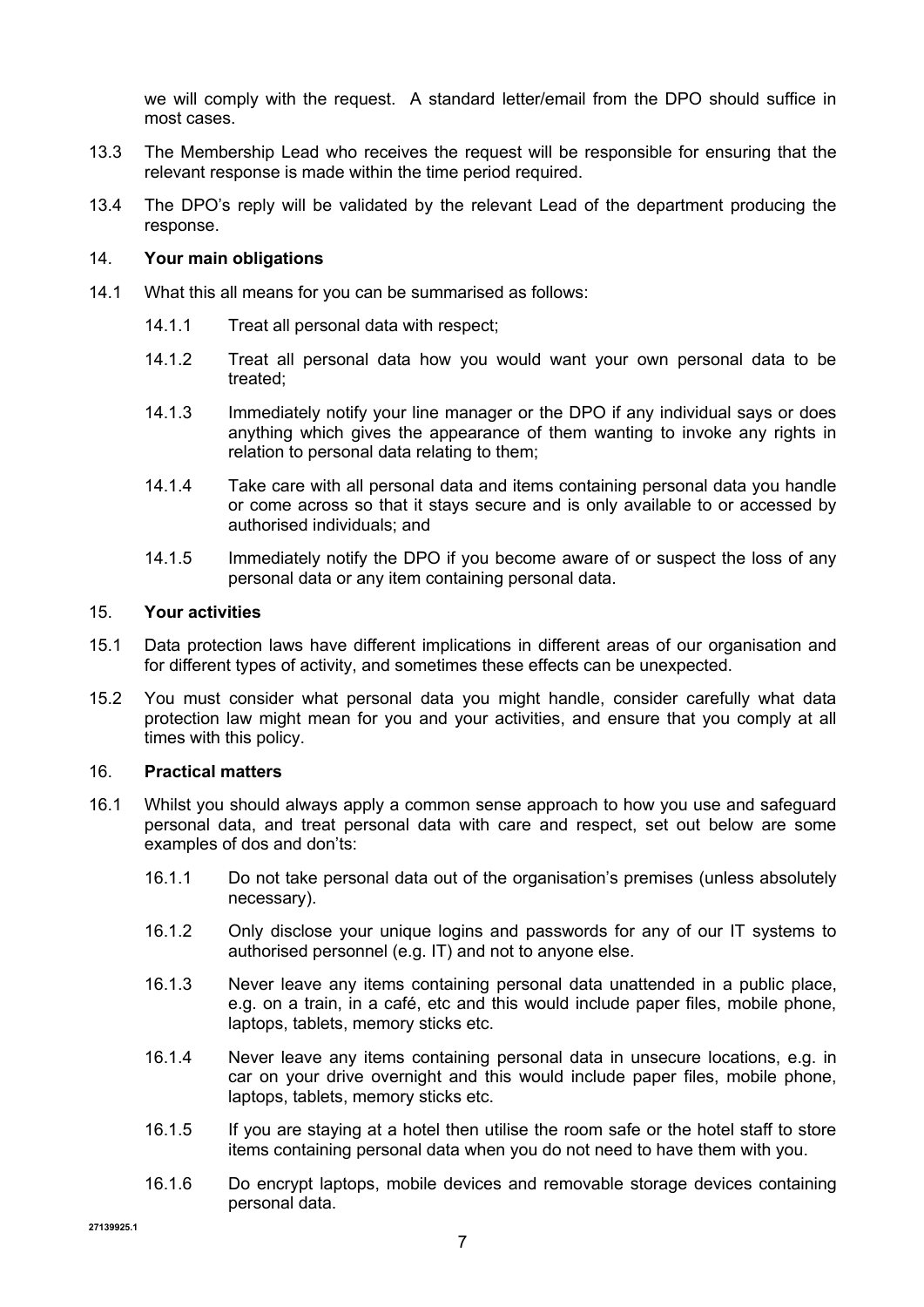- 16.1.7 Do lock laptops, files, mobile devices and removable storage devices containing personal data away and out of sight when not in use.
- 16.1.8 Do password protect documents and databases containing personal data.
- 16.1.9 Never use removable storage media to store personal data unless the personal data on the media is encrypted.
- 16.1.10 When picking up printing from any shared printer always check to make sure you only have the printed matter that you expect, and no third party's printing appears in the printing.
- 16.1.11 Use confidential waste disposal for any papers containing personal data, do not place these into the ordinary waste, place them in a bin or skip etc, and either use a confidential waste service or have them shredded before placing them in the ordinary waste disposal.
- 16.1.12 Do dispose of any materials containing personal data securely, whether the materials are paper based or electronic.
- 16.1.13 When in public place, e.g. a train or café, be careful as to who might be able to see the information on the screen of any device you are using when you have personal information on display. If necessary move location or change to a different task.
- 16.1.14 Do ensure that your screen faces away from prying eyes if you are processing personal data, even if you are working in the office. Personal data should only be accessed and seen by those who need to see it.
- 16.1.15 Do challenge unexpected visitors accessing personal data.
- 16.1.16 Do not leave personal data lying around, store it securely.
- 16.1.17 When speaking on the phone in a public place, take care not to use the full names of individuals or other identifying information, as you do not know who may overhear the conversation. Instead use initials or just first names to preserve confidentiality.
- 16.1.18 If taking down details or instructions from a customer in a public place when third parties may overhear, try to limit the information which may identify that person to others who may overhear in a similar way to if you were speaking on the telephone.
- 16.1.19 Never act on instructions from someone unless you are absolutely sure of their identity and if you are unsure then take steps to determine their identity. This is particularly so where the instructions relate to information which may be sensitive or damaging if it got into the hands of a third party or where the instructions involve money, valuable goods or items or cannot easily be reversed.
- 16.1.20 Do not transfer personal data to any third party without prior written consent of your DPO.
- 16.1.21 Do notify your DPO immediately of any suspected security breaches or loss of personal data.
- 16.1.22 If any personal data is lost, or any devices or materials containing any personal data are lost, report it immediately to our DPO.
- 16.2 However you should always take a common sense approach, and if you see any areas of risk that you think are not addressed then please bring it to the attention of our DPO.